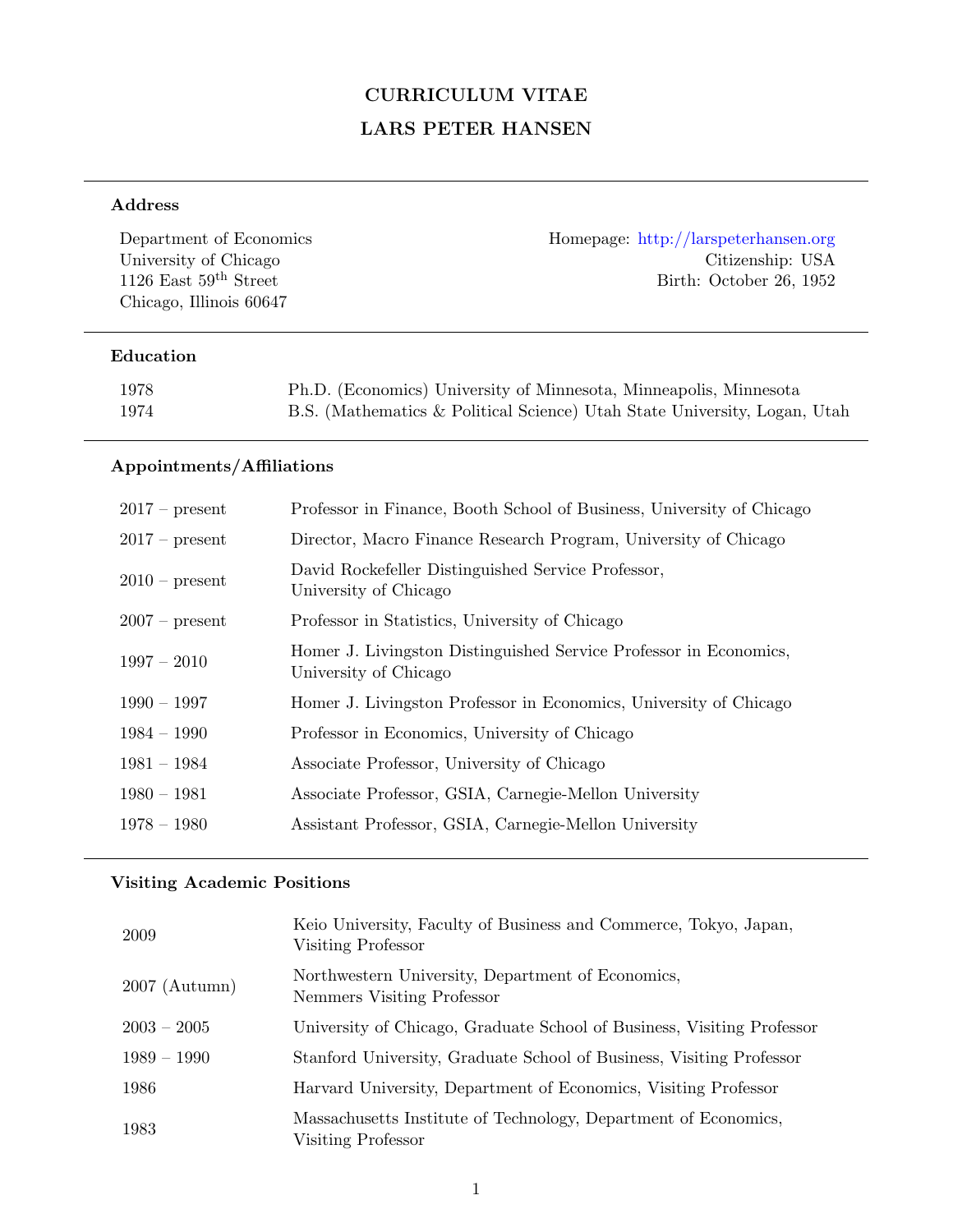### Honors/Awards

| 2019          | Honorary Doctorate, Athens University of Economics and Business                           |
|---------------|-------------------------------------------------------------------------------------------|
| 2018          | Honorary Professorship, Tilburg University, the Netherlands                               |
| 2017          | Honorary Professorship, Tsinghua University School of Economics and<br>Management         |
| 2016          | Honorary Doctor of Science, Colby College                                                 |
| 2015          | Honorary Professor in Economics, Universidad del Pacífico                                 |
| 2015          | HEC Paris Honoris Causa Professor, HEC Paris                                              |
| 2014          | Honorary Academician of Academia Sinica                                                   |
| 2013          | The Sveriges Riksbank Prize in Economic Sciences in Memory of<br>Alfred Nobel             |
| 2012          | Honorary Doctorate, Utah State University                                                 |
| 2010          | BBVA Foundation Frontiers of Knowledge Award in Economics,<br>Finance and Management      |
| 2008          | CME Group-MSRI Prize in Innovative Quantitative Applications                              |
| 2006          | The Erwin Plein Nemmers Prize in Economics, Northwestern<br>University                    |
| $1997 - 1998$ | Faculty Award for Excellence in Graduate Teaching and Mentoring,<br>University of Chicago |
| 1984          | Frisch Medal, Econometric Society (with Kenneth J. Singleton)                             |

## Fellowships

| $2013$ – present | Distinguished Fellow of Macro Finance Society    |
|------------------|--------------------------------------------------|
| $2007$ – present | American Finance Association Fellow              |
| $1999 - present$ | National Academy of Sciences Fellow              |
| $1996 - 1997$    | John Simon Guggenheim Memorial Foundation Fellow |
| $1993$ – present | American Academy of Arts and Sciences Member     |
| $1985$ – present | Econometric Society Fellow                       |
| $1982 - 1984$    | Sloan Foundation Fellow                          |

### Other Professional Appointments

| $2012 - 2015$ | Co-Editor, Econometrica                          |
|---------------|--------------------------------------------------|
| $2014 - 2017$ | Director and Co-Chair, Becker Friedman Institute |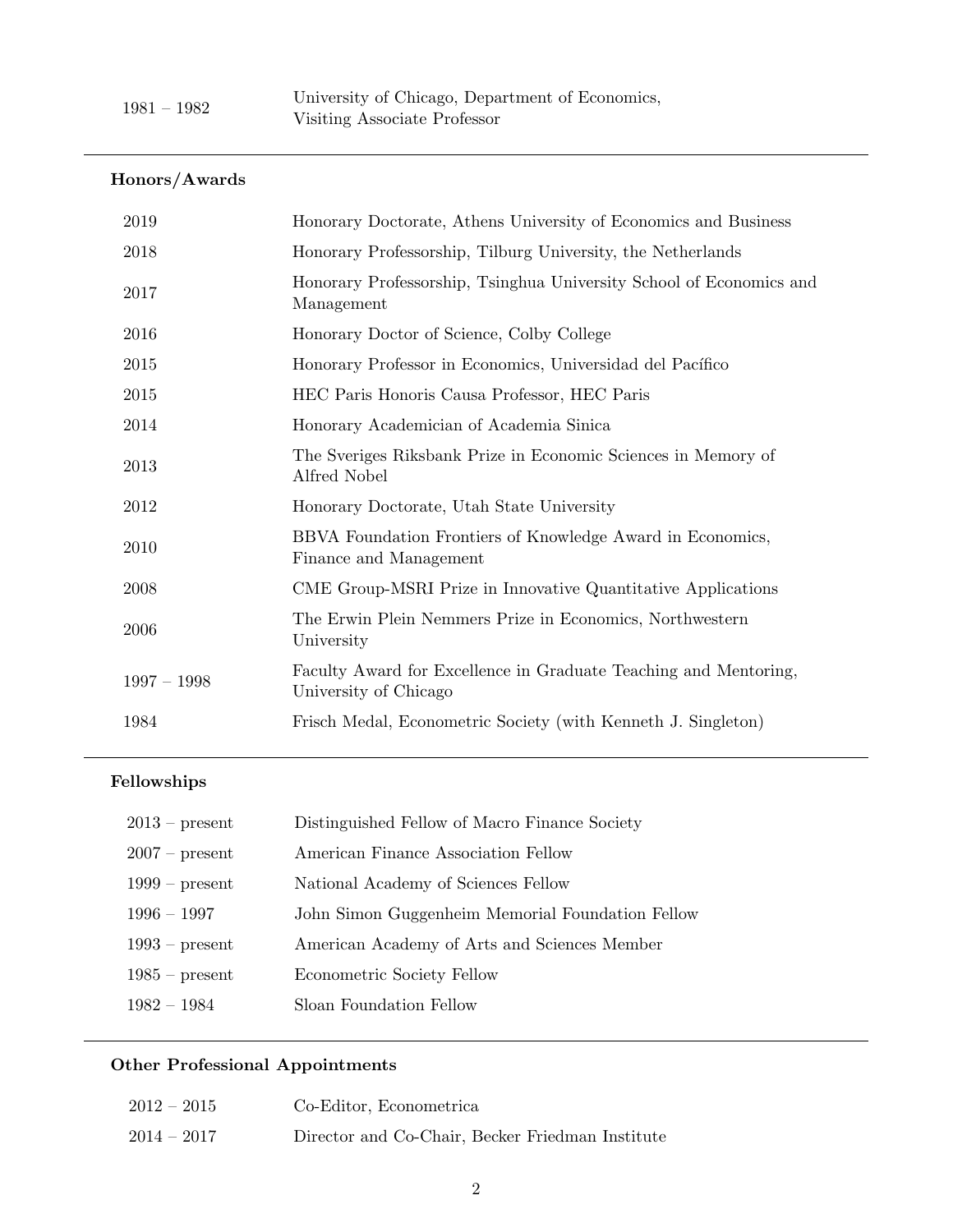| $2011 - 2014$ | Research Director, Becker Friedman Institute                                    |
|---------------|---------------------------------------------------------------------------------|
| 2011          | Vice President, American Economic Association                                   |
| $2009 - 2012$ | Chairman, Section 54 Economic Sciences,<br>National Academy of Sciences         |
| $2009 - 2011$ | Founding Director, Milton Friedman Institute                                    |
| 2007          | President, Econometric Society                                                  |
| 2006          | First Vice-President, Econometric Society                                       |
| <b>2005</b>   | Second Vice-President, Econometric Society                                      |
| $1998 - 2002$ | Chairman, Department of Economics, University of Chicago                        |
| $1995 - 2000$ | Editor, Journal of Political Economy                                            |
| $1988 - 1994$ | Director of Graduate Studies, Department of Economics,<br>University of Chicago |
| $1986 - 1990$ | Co-Editor, Econometrica                                                         |
|               |                                                                                 |

#### Publications

Hansen, L.P. "Central Banking Challenges Posed by Uncertain Climate Change and Natural Disasters," Journal of Monetary Economics, (January, 2022), 125: 1-15.

Hansen, L. P. with T. J. Sargent, "Structured Ambiguity and Model Misspecification" **Journal of Eco***nomic Theory*, (January 2022), 199: 105-165.

Hansen, L.P. "Uncertainty Spillovers for Markets and Policy," **Annual Review of Economics**, (August, 2021), 13: 371-396.

Hansen, L.P. with T. J. Sargent, "Macroeconomic Uncertainty Prices When Beliefs are Tenuous," **Journal** of Econometrics, (July, 2021), 223-1, 222-250.

Hansen, L. P. with Loic Berger, Nicolas Berger, Valentina Bosetti, Itzhak Gilboa, Christopher Jarvis, Massimo Marinacci and Richard D. Smith, "Rational Policymaking During a Pandemic," **PNAS**, (January, 2021).

Hansen, L. P. with Xiaohong Chen and Peter G. Hansen, "Robust Identification of Investor Beliefs" PNAS, (December, 2020), 33130-33140.

Hansen, L. P., "Repercussions of Pandemics on Markets and Policy," Review of Asset Pricing Studies, (December, 2020), 569-573.

Hansen, L. P., "Comment on Pseudo-True SDFs in Conditional Asset Pricing Models by B. Antoine, K. Proulx and E. Renault," forthcoming in the **Journal of Financial Econometrics**, (June 13, 2000), 1-6.

Hansen, L.P., with M. Barnett and W. Brock, "Pricing Uncertainty Induced by Climate Change," Review of Financial Studies, (February 2020),  $33(3)$ : 1024-1066.

Hansen, L. P. , B. Szoke, L.S. Han, and T.J. Sargent. "Twisted Probabilities, Uncertainty, and Prices." Journal of Econometrics, (2020).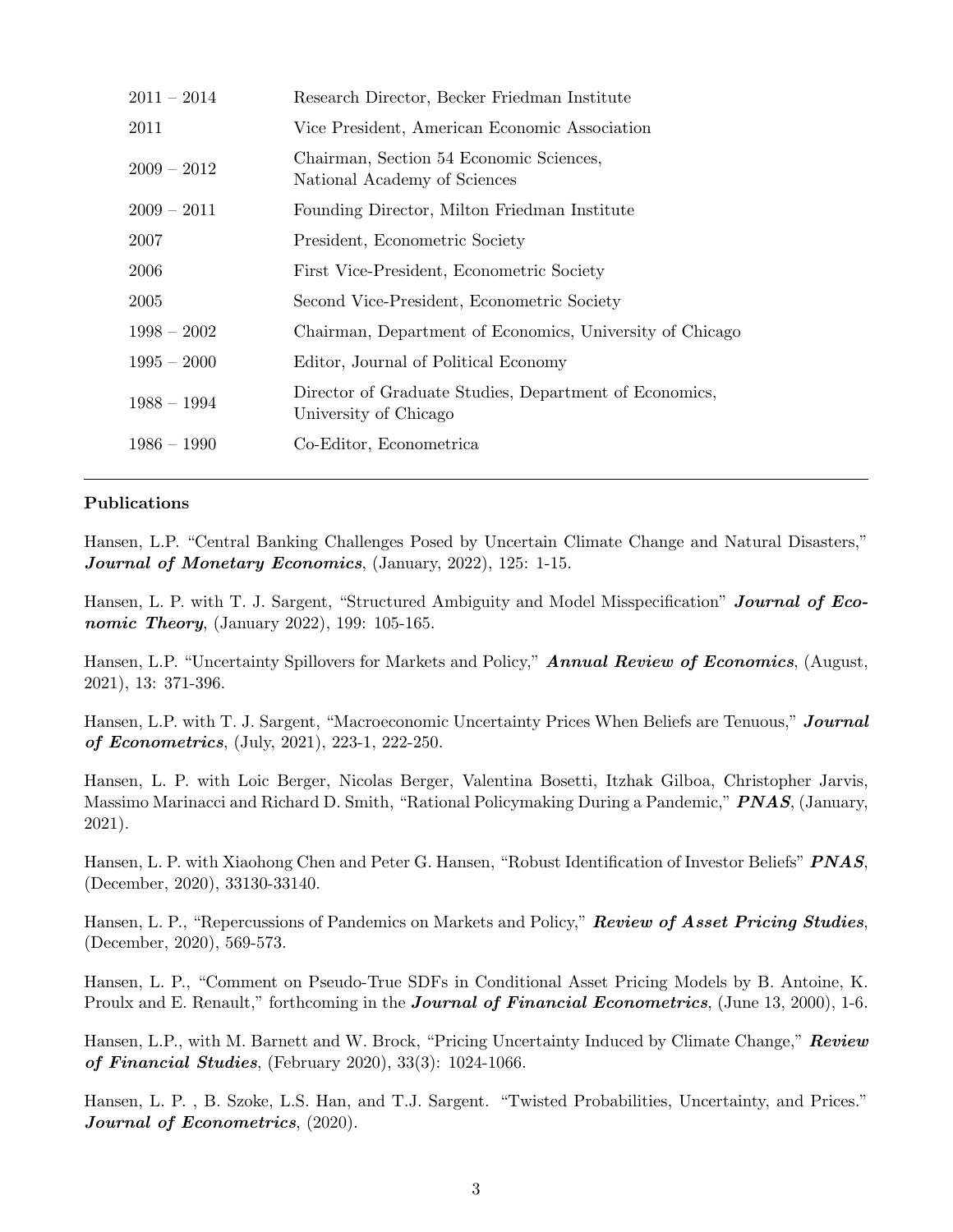Hansen, L.P. with J. Miao, "Aversion to Ambiguity and Model Misspecification in Dynamic Stochastic Environments," Proceedings of the National Academy of Sciences of the United States of **America(PNAS)**, (August 2018), 115 (37), 9163-9168.

Hansen, L.P., "Time Series Econometrics in Macroeconomics and Finance," Journal of Political Economy, (December 2017), 125: 1774-1782.

Hansen, L.P., "Survey Measurements of Probabilistic Macroeconomic Perspectives: Challenges and Limitations," NBER Macroeconomics Annual, (2017).

Hansen, L.P., "Uncertainty in Economic Analysis and the Economic Analysis of Uncertainty," **KNOW**, (July 2017).

Hansen, L.P. with J. Scheinkman, "Stochastic Compounding and Uncertain Valuation," **After the Flood**, (eds. Glaeser, Tano Santos and Glen Weyl), University of Chicago Press, March 2017.

Hansen, L.P. with J. Borovička, "Term Structure of Uncertainty in the Macroeconomy," in "Handbook of Macroeconomics," Vol. 2, Part 2., (eds. J.B. Taylor, H. Uhlig.), December 2016.

Hansen, L.P., with M. Marinacci, "Ambiguity Aversion and Model Misspecification: An Economic Perspective," **Statistical Science**, (January 2017).

Hansen, L.P., with J. Borovička and J. Scheinkman, "Misspecified Recovery," Journal of Finance, (March 2016).

Hansen, L.P., with T.J. Sargent, "Four Types of Ignorance," **Journal of Monetary Economics**, (January 2015), 69: 97-113.

Hansen, L.P., "Uncertainty Outside and Inside Economic Models," (Nobel Prize Lecture), **Journal of** Political Economy, (July 2014), 122: 945-987.

Hansen, L.P., with J. Borovička and J. Scheinkman "Shock Elasticities and Impulse Responses," Mathematics and Financial Economics, (September 2014), 8: 333-354.

Hansen, L.P., with J. Borovička, "Examining Macroeconomic Models through the Lens of Asset Pricing," Journal of Econometrics, (November 2014), 183: 67-90.

Hansen, L.P., with J. Scheinkman, "Recursive Utility in a Markov Environment with Stochastic Growth," Proceedings of the National Academy of Sciences, (July 2012), 109(30): 11967-72.

Hansen, L.P., "Challenges in Identifying and Measuring Systemic Risk," In Risk Topography: Systemic Risk and Macro Modeling, (eds. M.K. Brunnermeier and A. Krishnamurthy), University of Chicago Press, 2012, Chapter 1.

Hansen, L.P., "Proofs for Large Sample Properties of Generalized Method of Moments Estimators," Journal of Econometrics, (October 2012), 170(2): 325-330.

Hansen, L.P., with M. Arellano and E. Sentana, "Underidentification?" Journal of Econometrics, (October 2012), 170(2): 256-280.

Hansen, L.P., with T.J. Sargent, "Three Types of Ambiguity," **Journal of Monetary Economics**, (July 2012), 59(5): 422-445.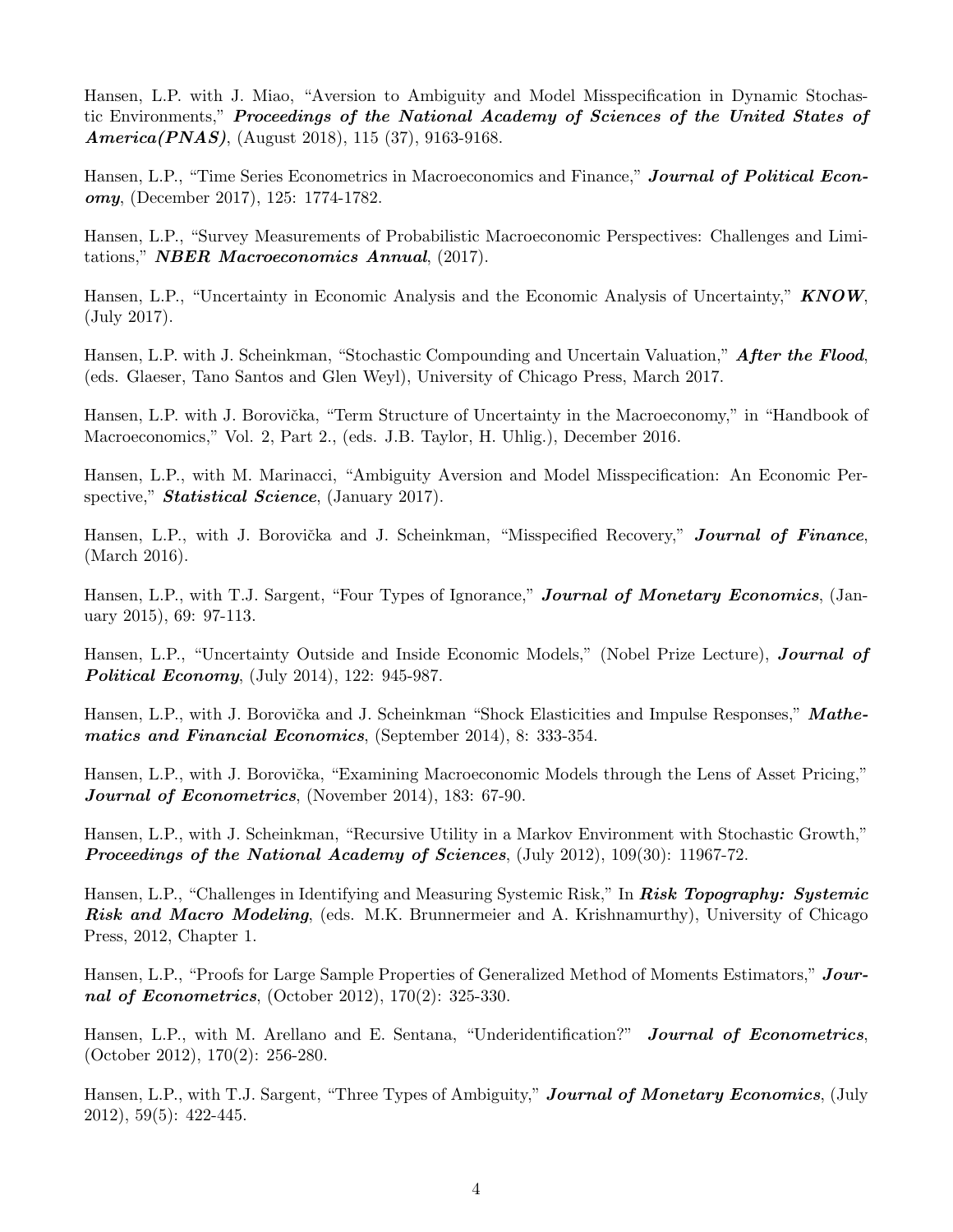Hansen, L.P., "Dynamic Valuation Decomposition Within Stochastic Economies," *Econometrica*, (May 2012), 80(3): 911-967 (previously titled "Modeling the Long Run: Valuation in Dynamic Stochastic Economies," August 2008).

Hansen, L.P., with E.W. Anderson and T.J. Sargent, "Small Noise Methods for Risk- Sensitive/Robust Economies," Journal of Economic Dynamics and Control, (April 2012), 36(4): 468-500.

Hansen, L.P., with J. Scheinkman, "Pricing Growth-Rate Risk," Finance and Stochastics, (January 2012), 16(1): 1-15.

Hansen, L.P., "Comments on Housing Price Booms and the Current Account by A. Klaus, P. Kuang, and A. Marcet," NBER Macroeconomics Annual 2011, Volume 26.

Hansen, L.P., with J. Borovička, M. Hendricks, and J. Scheinkman, "Risk Price Dynamics; The JFEC Invited Lecture at the 2009 SoFiE Conference," Journal of Financial Econometrics, (Winter 2011),  $9(1): 3-65.$ 

Hansen, L.P. with M.K. Brunnermeier, A. Kashyap, A. Krishnamurthy and A.W. Lo, "Modeling and Measuring System Risk," Ten Years and Beyond: Economists Answer NSF's Call for Long-Term Research Agendas, (August 2011).

Hansen, L.P., with T.J. Sargent, "Fragile Beliefs and the Price of Model Uncertainty," *Quantitative* Economics, (July 2010), 1(1): 129-162.

Hansen, L.P., with T.J. Sargent, "Robustness and Ambiguity in Continuous Time," **Journal of Eco**nomic Theory, (May 2011), 146(3): 1195-1223.

Hansen, L.P., with X. Chen and M. Carrasco, "Nonlinearity and Temporal Dependence," Journal of Econometrics, (April 2010), 155(2): 155-169.

Hansen, L.P., with T.J. Sargent, "Wanting Robustness in Macroeconomics," in **Handbook of Monetary** Economics, eds. Benjamin M. Friedman and Michael Woodford, (2010), 3(11): 1097-1157.

Hansen, L.P., with E. Renault, "Pricing Kernels and Stochastic Discount Factors," R. Cont, Ed., Encyclopedia of Quantitative Finance, Chapter 19-009, Wiley Press, May 2010.

Hansen, L.P., with Y. Ait-Sahalia and J. Scheinkman, "Operator Methods for Continuous-Time Markov Processes," Handbook of Financial Econometrics, (2010), 1(1): 1-66.

Hansen, L.P., with R. Mayer and T.J. Sargent, "Robust Hidden Markov LQG Problems," Journal of Economic Dynamics & Control, (October 2010), 34(10): 1951-1966.

Hansen, L.P., with F. Barillas and T.J. Sargent, "Doubts or Variability?" Journal of Economic Theory, (November 2009), 144(6): 2388-2419.

Hansen, L.P., with X. Chen and J. Scheinkman, "Nonlinear Principal Components and Long Run Implications of Multivariate Diffusions," **Annals of Statistics**,  $(2009)$ ,  $37(6B)$ :  $4279-4312$ .

Hansen, L. P., with J. Scheinkman, "Long Term Risk: an Operator Approach," Econometrica, (January 2009), 77(1): 177-234.

Hansen, L.P., with T. Cogley, R. Colacito, and T.J. Sargent, "Robustness and U.S. Monetary Experimentation," Journal of Money Credit and Banking, (December 2008),  $40(8)$ : 1559-1623.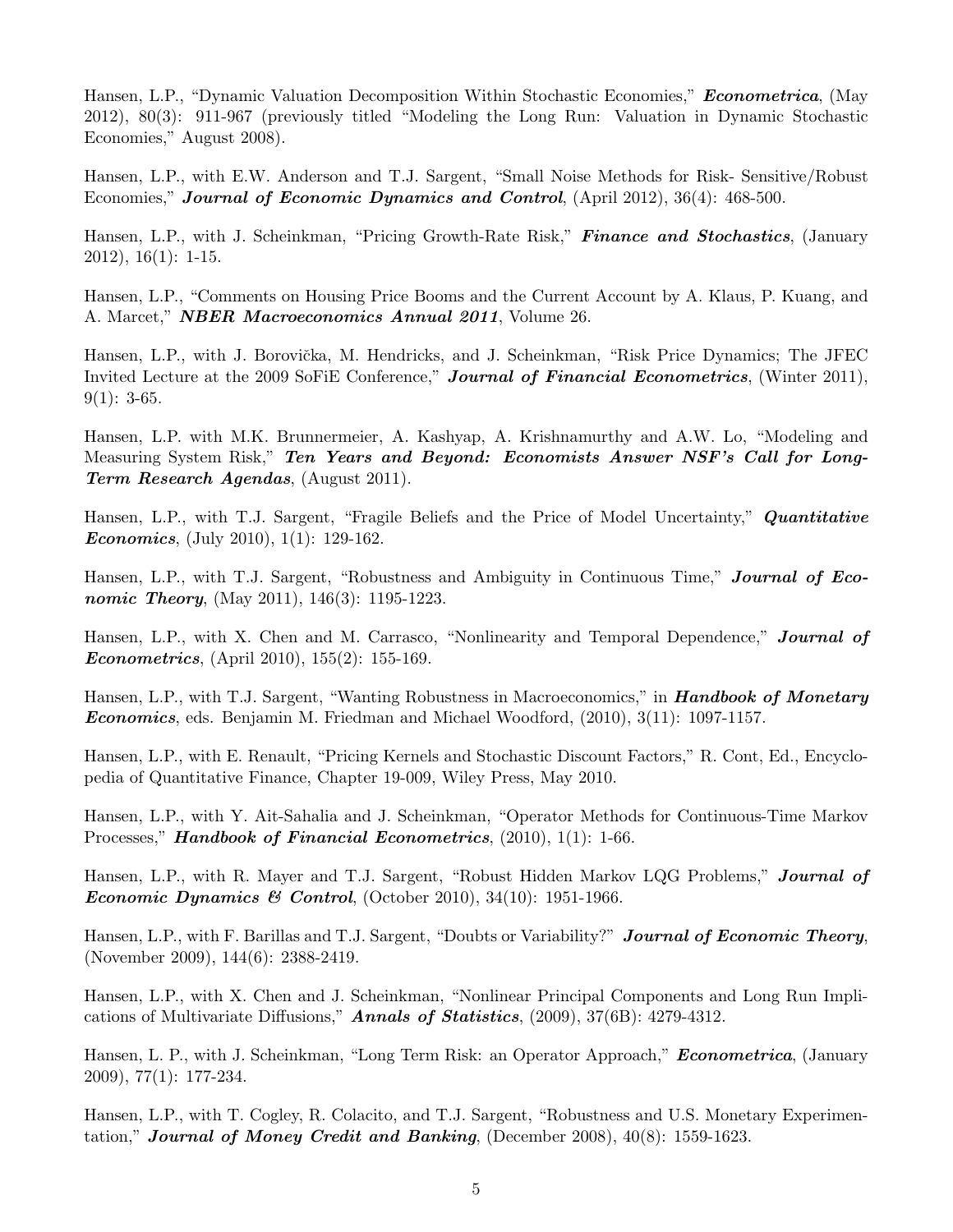Hansen, L.P., with J. Heaton and N. Li, "Consumption Strikes Back?: Measuring Long Run Risk," **Journal** of Political Economy, (April 2008),  $116(2)$ : 260-302.

Hansen, L. P. "Discussion of: Financial Markets and the Real Economy, by J. Cochrane," **Handbook of** the Equity Risk Premium, Ed. R. Mehra, (2008), Elsevier Science.

Hansen, L.P., with T.J Sargent, "Recursive Robust Estimation and Control Without Commitment," Journal of Economic Theory, (September 2007),  $136(1)$ : 1-27.

Hansen, L. P., with J. Heaton, J. Lee, and N. Roussanov, "Intertemporal Substitution and Risk Aversion," **Handbook of Econometrics**,  $(2007)$ ,  $6(1)$ : 3967-4056.

Hansen, L. P. "Generalized Method of Moments Estimation," *Palgrave Dictionary of Economics*, eds. S. N. Durlauf and L.E. Blume, (June 17, 2007).

Hansen, L.P., "Beliefs, Doubts and Learning: Valuing Macroeconomic Risk; Richard T. Ely Lecture," American Economic Review, (May 2007), 97(2): 1-30.

Hansen, L.P., with T.J. Sargent, G. Turmuhambetova, and N. Williams, "Robust Control and Model Misspecification," **Journal of Economic Theory**, (May 2006),  $128(1)$ : 45-90.

Hansen L.P., with P. Maenhout, A. Rustichini, M.M. Siniscalchi, and T.J. Sargent, "Introduction to Model Uncertainty and Robustness," **Journal of Economic Theory**, (May 2006), 128(1): 1-3.

Hansen, L.P., with J. Heaton and N. Li, "Intangible Risk?" In *Measuring Capital in the New Econ*omy. Series: (NBER-IW) National Bureau of Economic Research Studies in Income and Wealth, eds. C. Corrado, J. Haltiwanger, and D. Sichel, (2005), 111-152.

Hansen, L.P., with T.J. Sargent, "Robust Estimation and Control Under Commitment," Journal of *Economic Theory*, (October 2005), 124(2): 258-301.

Hansen, L.P., "Comment on Exotic Preferences for Macroeconomics, By D. K. Backus, B. R. Routledge, and S. E. Zin," eds. M. Gertler and K. Rogoff, NBER Macroeconomics Annual, 2004.

Hansen, L.P., "Value in an Uncertain Economy," Address at the 474th Convocation, University of Chicago, 2003.

Hansen, L.P., with E. W. Anderson and T.J. Sargent, "A Quartet of Semigroups for Model Specification, Robustness, Prices of Risk and Model Detection," Journal of the European Economic Association, (March 2003), 1(1): 68-123.

Hansen, L.P., with T.J Sargent, "Robust Control of Forward-Looking Models," Journal of Monetary *Economics*, (April 2003), 50(3): 581-604.

Hansen, L.P., with T.J. Sargent and N.E. Wang, "Robust Permanent Income and Pricing with Filtering," **Macroeconomic Dynamics**, (May 2002), (May 2002),  $6(1)$ : 40-84.

Hansen, L.P., with M. Cagetti, T.J. Sargent, and N. Williams, "Robustness and Pricing with Uncertain Growth," Review of Financial Studies, (March 2002), 15(2): 363-404.

Hansen, L. P. "Generalized Method of Moments Estimation: A Time Series Perspective (published title "Method of Moments")," N. J. Smelser and P. B. Bates Eds. In Chief, S.E. Fienberg and J.B. Kadane Eds.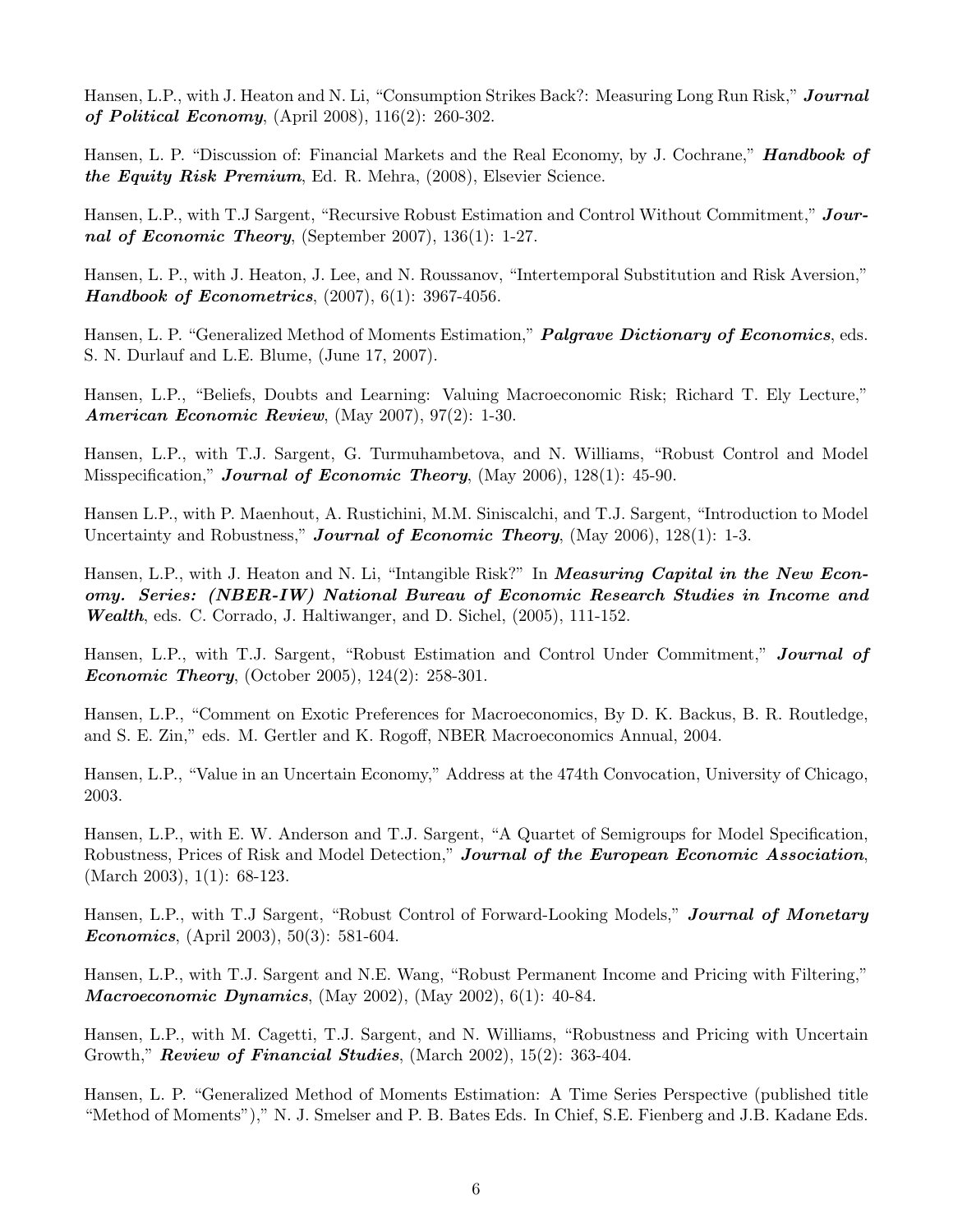In Methodology: Statistics, International Encyclopedia of the Social and Behavior Sciences, (Pergamon, Oxford: December 2001).

Hansen, L.P., with T.J. Sargent, "Acknowledging Misspecification in Macroeconomic Theory," Review of *Economic Dynamics*, (July 2005),  $4(3)$ : 519-535.

Hansen, L.P., with T.J. Sargent, "Robust Control and Model Uncertainty," American Economic Re*view*, (May 2001), 91(2): 60-66.

Hansen, L.P., with T.J. Sargent, "An Appreciation of A. W. Phillips," Robert Leeson Ed., In A. W. H. **Phillips: Collected Works in Contemporary Perspective, Cambridge University Press May 2000,** 365-369.

Hansen, L.P., with T.J. Sargent and T.D. Tallarini, Jr., "Robust Permanent Income and Pricing," Review of Economic Studies, (October 1999), 66(4): 873-907.

Hansen, L.P., with M. Browning and J.J. Heckman, "Micro Data and General Equilibrium Models," M. Woodford and J.B. Taylor, Ed., In **Handbook of Macroeconomics**, 1999, Chapter 8.

Hansen, L.P., with J. Scheinkman and N. Touzi, "Spectral Methods for Identifying Scalar Diffusions," Journal of Econometrics, (September 1998), 86(1): 1-32.

Hansen, LP, with T.G. Conley and W.F. Liu, "Bootstrapping the Long Run," Macroeconomic Dynamics,  $(1997), 1(2): 279-311.$ 

Hansen, LP, with T.G. Conley, E.G.J. Luttmer, and J. Scheinkman, "Short-term Interest Rates As Subordinated Diffusions," **Review of Financial Studies**, (Autumn 1997), 10(3): 525-577.

Hansen, L.P., with R. Jagannathan, "Assessing Specification Errors in Stochastic Discount Factor Models," **Journal of Finance**, (June 1997), 52(2): 557-590.

Hansen, L.P., with J. Heaton and A. Yaron, "Finite-Sample Properties of Some Alternative GMM Estimators," Journal of Business & Economic Statistics, (June 1996), 14(3): 262-280.

Hansen, LP, with E.W. Anderson, E.R. McGrattan, and T.J. Sargent, "Mechanics of Forming and Estimating Dynamic Linear Economies," Handbook of Computational Economics, (1996), Chapter 4, 1: 171-252.

Hansen, L.P., with J.J. Heckman, "The Empirical Foundations of Calibration," Journal of Economic **Perspectives**, (Winter 1996), 10(1): 87-104.

Hansen, L.P., with K.J. Singleton, "Efficient Estimation of Linear Asset-Pricing Models with Moving Average Errors," Journal of Business & Economic Statistics, (January 1996), 14(1): 53-68.

Hansen, L.P., with J. Heaton and E.G.J. Luttmer, "Econometric Evaluation of Asset Pricing Models," Review of Financial Studies, (Summer 1995), 8(2): 237-274.

Hansen, L.P., with T. J. Sargent, "Discounted Linear Exponential Quadratic Gaussian Control," IEEE **Transactions On Automatic Control**, (May 1995),  $40(5)$ : 968-971.

Hansen, L.P., with J. Scheinkman, "Back To the Future: Generating Moment Implications for Continuous Time Markov-Processes," Econometrica, (July 1995), 63(4): 767-804.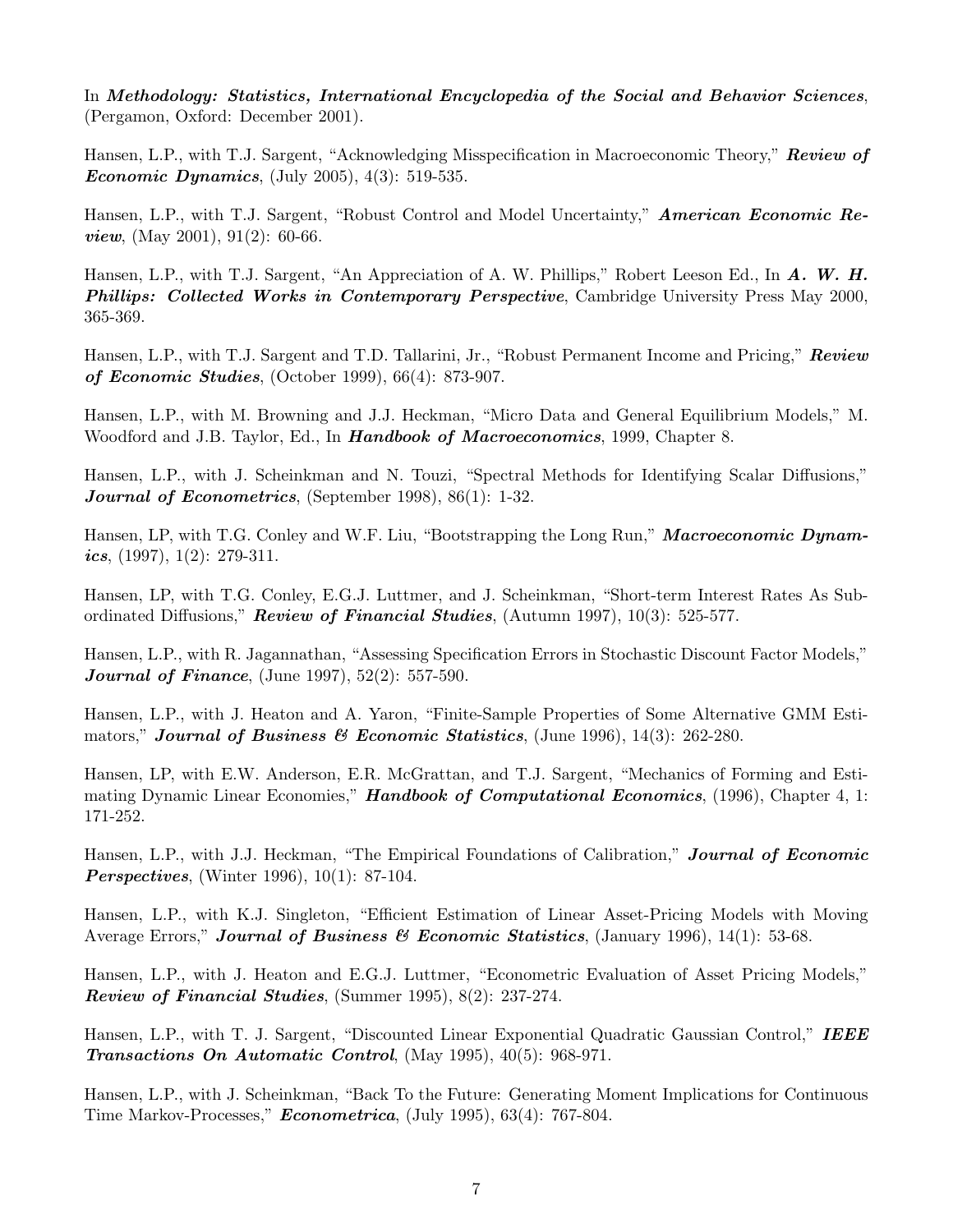Hansen, L.P., with T. J. Sargent, "Seasonality and Approximation Errors in Rational-Expectations Models," Journal of Econometrics, (February 1993), 55: 21-55.

Hansen, L.P., with J.H. Cochrane, "Asset Pricing Explorations for Macroeconomics," **NBER Macroe**conomics Annual,  $(1992)$ , eds. O.J. Blanchard and S. Fischer, 7: 115-169.

Hansen, L.P., with K.J. Singleton, "Computing Semiparametric Efficiency Bounds for Linear Time Series Models," W. A. Barnett, J. Powell and G. E. Tauchen, Eds., In **Nonparametric and Semiparametric** Methods in Econometrics and Statistics, Cambridge University Press, 1991, 387-412.

Hansen, L.P., with R. Jagannathan, "Implications of Security Market Data for Models of Dynamic Economies," Journal of Political Economy, (April 1991), 99(2): 225-262.

Hansen, L.P., with T.J. Sargent, "Lecture Notes on Least Squares Prediction Theory," L. P. Hansen and T. J. Sargent, Eds., In Rational Expectations Econometrics, (Boulder and Oxford: Westview Press 1991), 13-44.

Hansen, L.P., with T.J. Sargent, "Exact Linear Rational Expectations Models: Specification and Estimation," L. P. Hansen and T. J. Sargent, Eds., In **Rational Expectations Econometrics**, (Boulder and Oxford: Westview Press 1991), 45-76.

Hansen, L.P., with T.J. Sargent, "Two Difficulties in Interpreting Vector Autoregressions," L. P. Hansen and T. J. Sargent, Eds., In **Rational Expectations Econometrics**, (Boulder and Oxford: Westview Press 1991), 77-119.

Hansen, L.P., with W.T. Roberds and T.J. Sargent, "Time Series Implications of Present Value Budget Balance and of Martingale Models of Consumption and Taxes," L. P. Hansen and T. J. Sargent, Eds., In Rational Expectations Econometrics, (Boulder and Oxford: Westview Press 1991), 121-161.

Hansen, L.P., with J.C. Heaton and T.J. Sargent, "Faster Methods for Solving Continuous Time Recursive Linear Models of Dynamic Economies," L. P. Hansen and T. J. Sargent, Eds., In Rational Expectations Econometrics, (Boulder and Oxford: Westview Press 1991), 177-208.

Hansen, L.P., with T.J. Sargent, "Prediction Formulas for Continuous Time Linear Rational Expectations Models," L. P. Hansen and T. J. Sargent, Eds., In *Rational Expectations Econometrics*, (Boulder and Oxford: Westview Press 1991), 209-218.

Hansen, L.P., with T.J. Sargent, "Identification of Continuous Time Rational Expectations Models from Discrete Time Data," L. P. Hansen and T. J. Sargent, Eds., In **Rational Expectations Econometrics**, (Boulder and Oxford: Westview Press 1991), 219-235.

Hansen, L.P., with M.S. Eichenbaum, "Estimating Models with Intertemporal Substitution Using Aggregate Time-Series Data," Journal of Business & Economic Statistics, (January 1990),  $8(1)$ : 53-69.

Hansen, L.P., with A.R. Gallant and G. Tauchen, "Using Conditional Moments of Asset Payoffs To Infer the Volatility of Intertemporal Marginal Rates of Substitution," **Journal of Econometrics**, (August 1990), 45: 141-179.

Hansen, L.P., with M.S. Eichenbaum and K.J. Singleton, "A Time-Series Analysis of Representative Agent Models of Consumption and Leisure Choice Under Uncertainty," Quarterly Journal of Economics, (February 1988), 103(1): 51-788.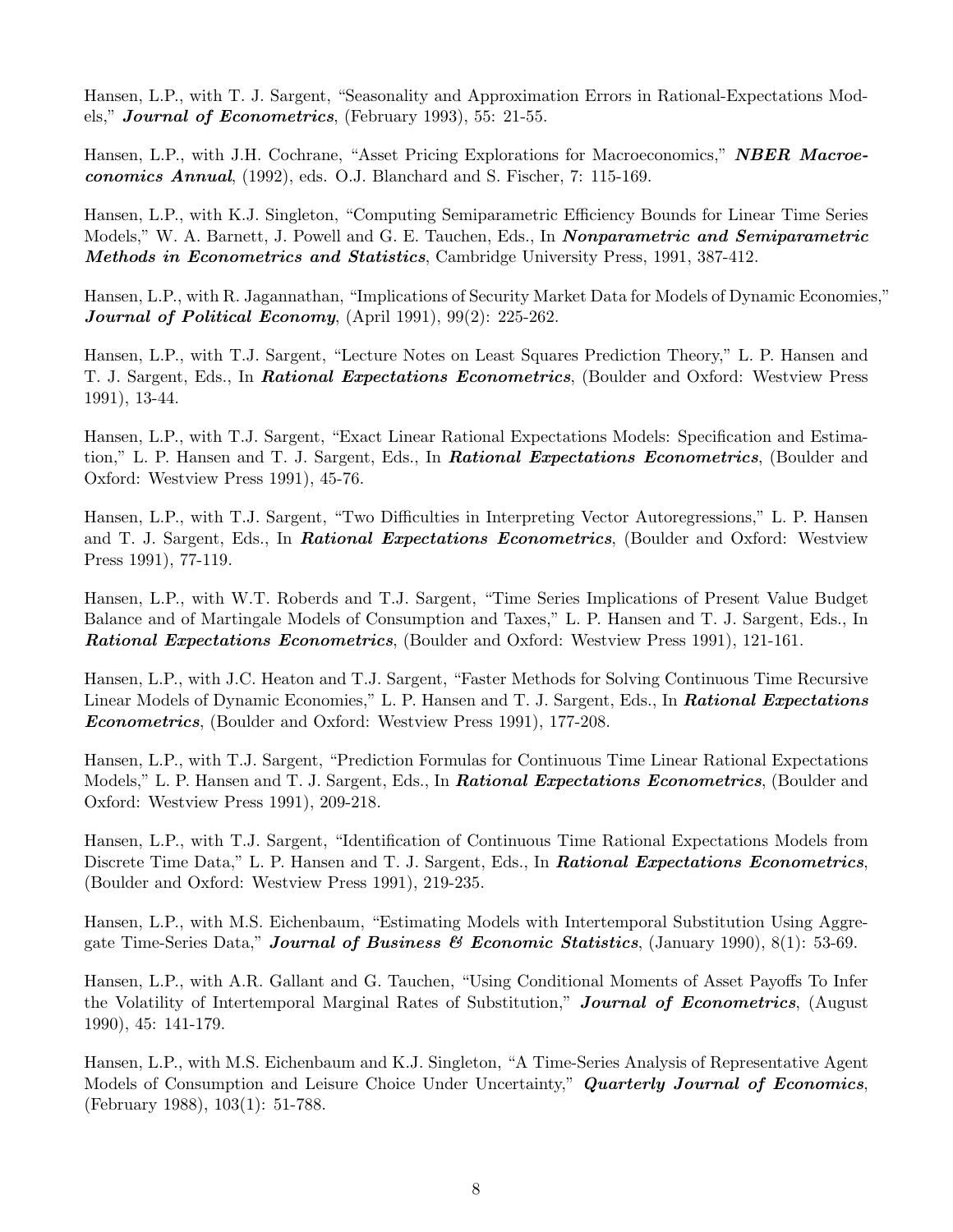Hansen, L.P., with J. Heaton and M. Ogaki, "Efficiency Bounds Implied by Multiperiod Conditional Moment Restrictions," **Journal of the American Statistical Association**, (September 1988), 83(403): 863-871.

Hansen, L.P., with S.F. Richard, "The Role of Conditioning Information in Deducing Testable Restrictions Implied By Dynamic Asset Pricing-Models," Econometrica, (May 1987), 55(3): 587-613.

Hansen, L.P., "Calculating Asset Prices in Three Example Economies," T.F. Bewley, Ed., In *Advances* in Econometrics: Fifth World Congress Vol I, Cambridge University Press (1987), Chapter 6.

Hansen, L.P., "Statistical Properties of Generalized Method of Moments Estimators of Structural Parameters Obtained From Financial Market Data – Comment," Journal of Business & Economic Statistics, (October 1986), 4(4): 418-421.

Hansen, L.P., "A Method for Calculating Bounds on the Asymptotic Covariance Matrices of Generalized Method of Moments Estimators," **Journal of Econometrics**, (1985), 30: 203-238.

Hansen, L.P., with D. Epple and W. Roberds, "Linear-Quadratic Duopoly Models of Resource Depletion," T.J. Sargent, Ed., In *Energy, Foresight, and Strategy*, (Washington, D.C.: Resources for the Future 1985), 101-142.

Hansen, L.P., with R.B. Avery and V.J. Hotz, "Multiperiod Probit Models and Orthogonality Condition Estimation," International Economic Review, (February 1983), 24(1): 21-35.

Hansen, L.P., with T.J. Sargent, "Aggregation Over Time and the Inverse Optimal Predictor Problem for Adaptive Expectations in Continuous Time," **International Economic Review**, (February 1983),  $24(1): 1-20.$ 

Hansen, L.P., with T.J. Sargent, "The Dimensionality of the Aliasing Problem in Models with Rational Spectral Densities," Econometrica, (March 1983), 51(2): 377-387.

Hansen, L.P., with K.J. Singleton, "Stochastic Consumption, Risk Aversion, and the Temporal Behavior of Asset Returns," **Journal of Political Economy**, (April 1983),  $91(2)$ : 249-265.

Hansen, L.P. and R.J. Hodrick, "Risk Averse Speculation in the Forward Foreign Exchange Market: An Econometric Analysis of Linear Models," J.A. Frenkel, Ed., Exchange Rates and International Macroeconomics, (Chicago, IL: University of Chicago Press 1983), 113-142.

Hansen, L.P., with K.J. Singleton, "Generalized Instrumental Variables Estimation of Nonlinear Rational Expectations Models," **Econometrica**, (September 1982), 50(5): 1269-1286. (See also Hansen, L.P., with K.J. Singleton, "Correction," **Econometrica**, (January 1984), 52(1): 267-268)

Hansen, L.P., with T.J. Sargent, "Instrumental Variables Procedures For Estimating Linear Rational Expectations Models," **Journal of Monetary Economics**, (1982), 9(3): 263-296.

Hansen, L.P., "Consumption, Asset Markets, and Macroeconomic Fluctuations – A Comment," Carnegie-Rochester Conference Series on Public Policy, (January 1982), 17: 239-250.

Hansen, L.P., "Large Sample Properties of Generalized Method of Moments Estimators," *Econometrica*, (July 1982), 50(4): 1029-1054.

Hansen, L.P., with T.J. Sargent, "A Note On Wiener-Kolmogorov Prediction Formulas for Rational Expectations Models," Economics Letters, (1981), 8(3): 255-260.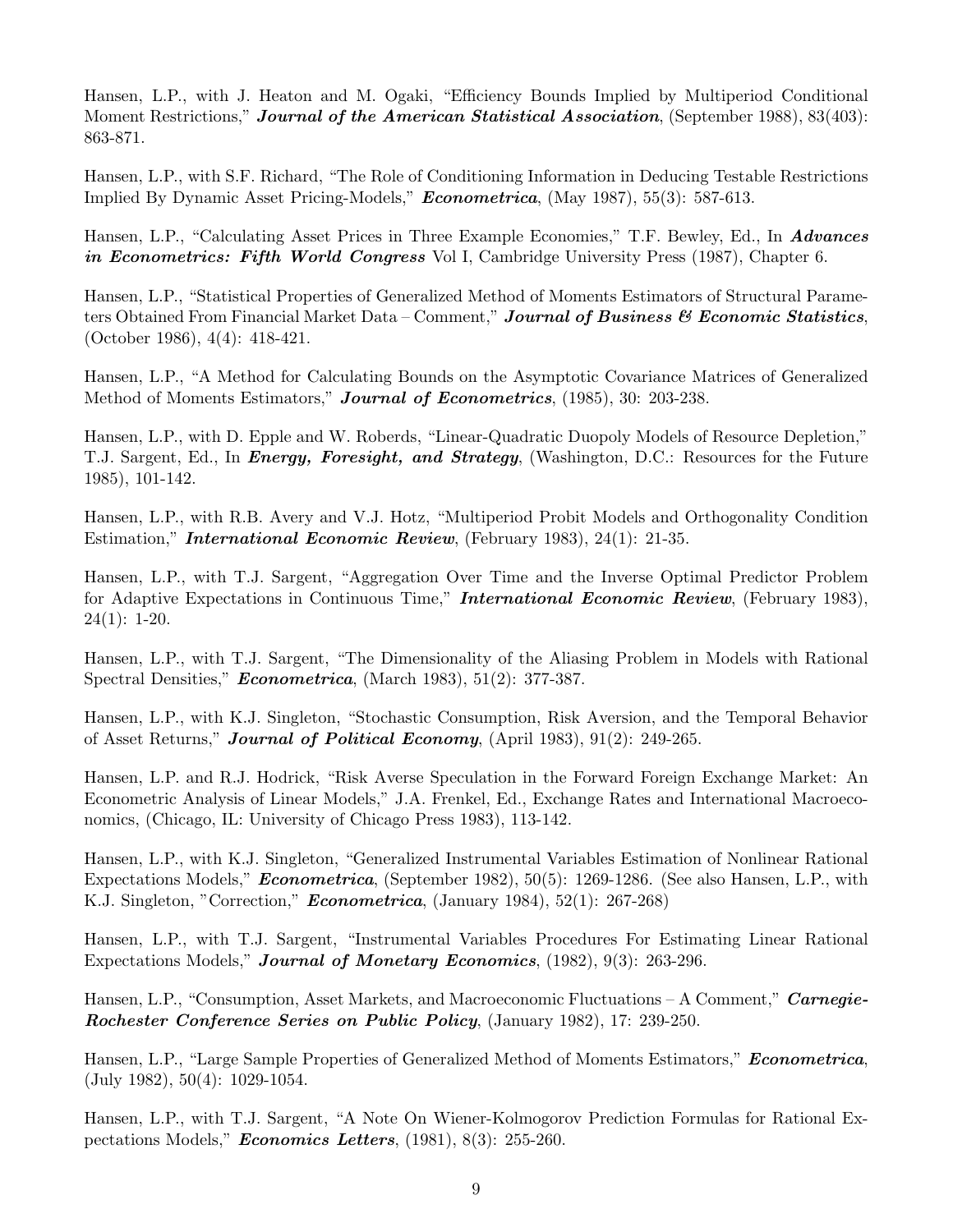Hansen, L.P., with T.J. Sargent, "Linear Rational Expectations Models for Dynamically Interrelated Variables," R. E. Lucas Jr. and T. J. Sargent, Eds., In **Rational Expectations and Econometric Practice** Vol I, University of Minnesota Press, 1981, 127-156.

Hansen, L.P., with R.J. Hodrick, "Forward Exchange-Rates As Optimal Predictors of Future Spot Rates - An Econometric-Analysis," **Journal of Political Economy**, (October 1980), 88(5): 829-853.

Hansen, L.P., with T.J. Sargent, "Formulating and Estimating Dynamic Linear Rational-Expectations Models," **Journal of Economic Dynamics & Control**, (1980), 2: 7-46.

Hansen, L.P., with C.A. Holt and D. Peled, "A Note On First-Degree Stochastic Dominance," Economics Letters, (1978), 1: 315-319.

#### Books

Hansen, L.P., with T.J. Sargent. *Uncertainty Within Economic Models*. World Scientific Publishing Company, 2014.

Hansen, L.P., with T.J. Sargent. Recursive Models of Dynamic Linear Economies. New Jersey: Princeton University Press, 2013.

Yacine Ait-Sahalia and Hansen, L.P., Editors. *Handbook of Financial Econometrics*. Holland: Elsevier Press, 2009.

Hansen, L.P., with T.J. Sargent. Robustness. New Jersey: Princeton University Press, 2007.

Mathias Dewatripont, Lars P. Hansen, and Stephen J. Turnovsky, Editors. Advances in Economics and Econometrics: Theory and Applications: Eighth World Congress (Econometric Society Monographs). Cambridge University Press, 2003.

Hansen, L.P., with T.J. Sargent. Rational Expectations Econometrics, Underground Classics in Economics. Boulder: Westview Press, 1991. (Component papers listed above.)

#### Working Papers

Hansen, L.P. with Thomas J. Sargent, "Risk, Ambiguity, and Misspecification: Decision Theory, Robust Control, and Statistics" (May, 2022)

Hansen, L.P. with Simone Cerreia-Vioglioa, Fabio Maccheroni and Massimo Marinacci, "Making Decisions under Model Misspecification," (May, 2022)

Hansen, L. P. with Jianjun Miao, "Asset Pricing under Smooth Ambiguity in Continuous Time" (March, 2022)

Hansen, L. P. with Xiaohong Chen and Peter G. Hansen, "Robust Inference for Moment Condition Models without Rational Expectations," (October, 2021)

Hansen, L. P. with Michael Barnett and William Brock, "Climate Change Uncertainty Spillover in the Macroeconomy," NBER Working Paper, (August, 2021)

Hansen, L. P. with Michael Barnett and William Brock, "Confronting Uncertainty in the Climate Change Dynamics" (May, 2021)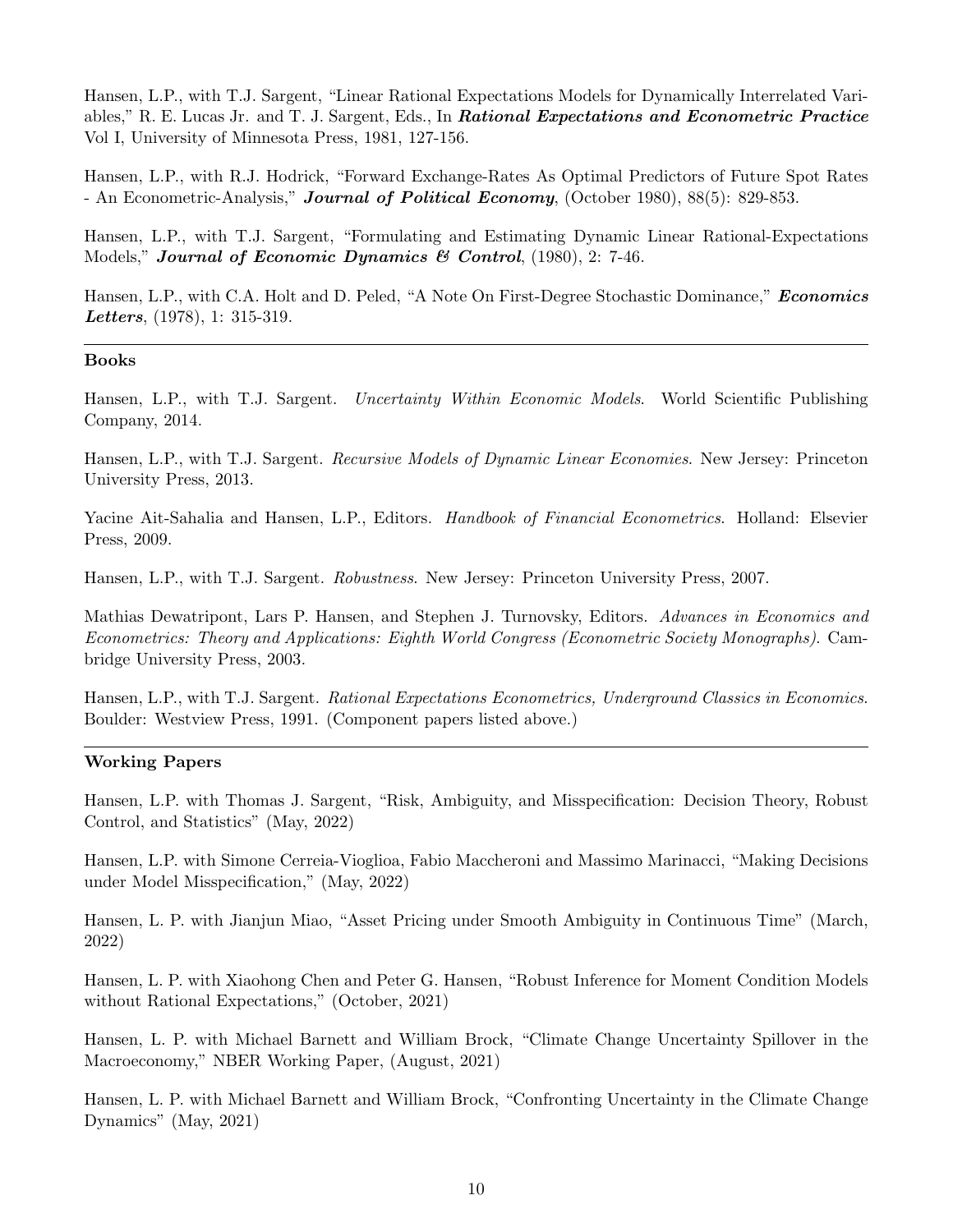Hansen, L. P. with Michael Barnett and William Brock, "Climate Change Uncertainty Spillover in the Macroeconomy" (April, 2021)

Hansen, L. P. with Michael Barnett and William Brock, "How Should Climate Change Uncertainty Impact Social Valuation and Policy?" (December, 2020)

Hansen, L.P. with E.W. Anderson and T.J. Sargent "Risk and Robustness in Equilibrium," (March 8, 1998)

Hansen, L.P. with X. Chen and J. Scheinkman "Principal Components and the Long Run," (November 2005)

#### White Papers

"Using Quantitative Models to Guide Policy Amid COVID-19 Uncertainty," Becker Friedman Institute for Research in Economics, April 2020.

"Purely Evidence Based Policy Does Not Exist," Chicago Booth Review, February 2018.

#### Interviews

Bartelsman, Eric, "The Central Bank Cannot Be the Only Game in Town: A conversation Between Lars Peter Hansen and Peter Praet in Memory of Jan Tinbergen," Royal Dutch Economic Association, December 2019.

Weitzman, Hal, "Big Question: How Should Economics Shape Policy?" Chicago Booth Review, July 19, 2019.

Schrager, Allison, "A Nobel-Winning Economist's Tips for How to Deal with a More Uncertain World," Quartz, November 2018.

Clement, Douglas, Hansen, L.P., "Interview with Lars Peter Hansen," The Region, (2015), 29(4): 8-19.

Hansen, L. P. "An Interview with Christopher Sims," Macroeconomic Dynamics, (2005), 8(2): 273-294.

Ghysels, E., Hall, A., Hansen, L. P. "Interview with Lars Peter Hansen." Journal of Business & Economic Statistics Twentieth Anniversary Issue on the Generalized Method of Moments (2002), 20:4, p. 442-447.

#### Students

Chairman of Ph.D. thesis committee for the following students:

Carnegie Mellon University: 1979 – 1981

Ravi Jagannathan (NWU) William Roberds (FRB Atlanta) Jong Park (FRB Board of Governors)

University of Chicago: 1982 – 1990

| Narayana Kocherlakota (Rochester)        | John Heaton (GSB/Chicago Booth) |
|------------------------------------------|---------------------------------|
| Masao Ogaki (Keio Univ)                  | Kiseok Lee (Kyung Hee Univ)     |
| Barbara Mace (DLA Piper Global Law Firm) | Yunzhi Hu (UNC Kenan Flagler)   |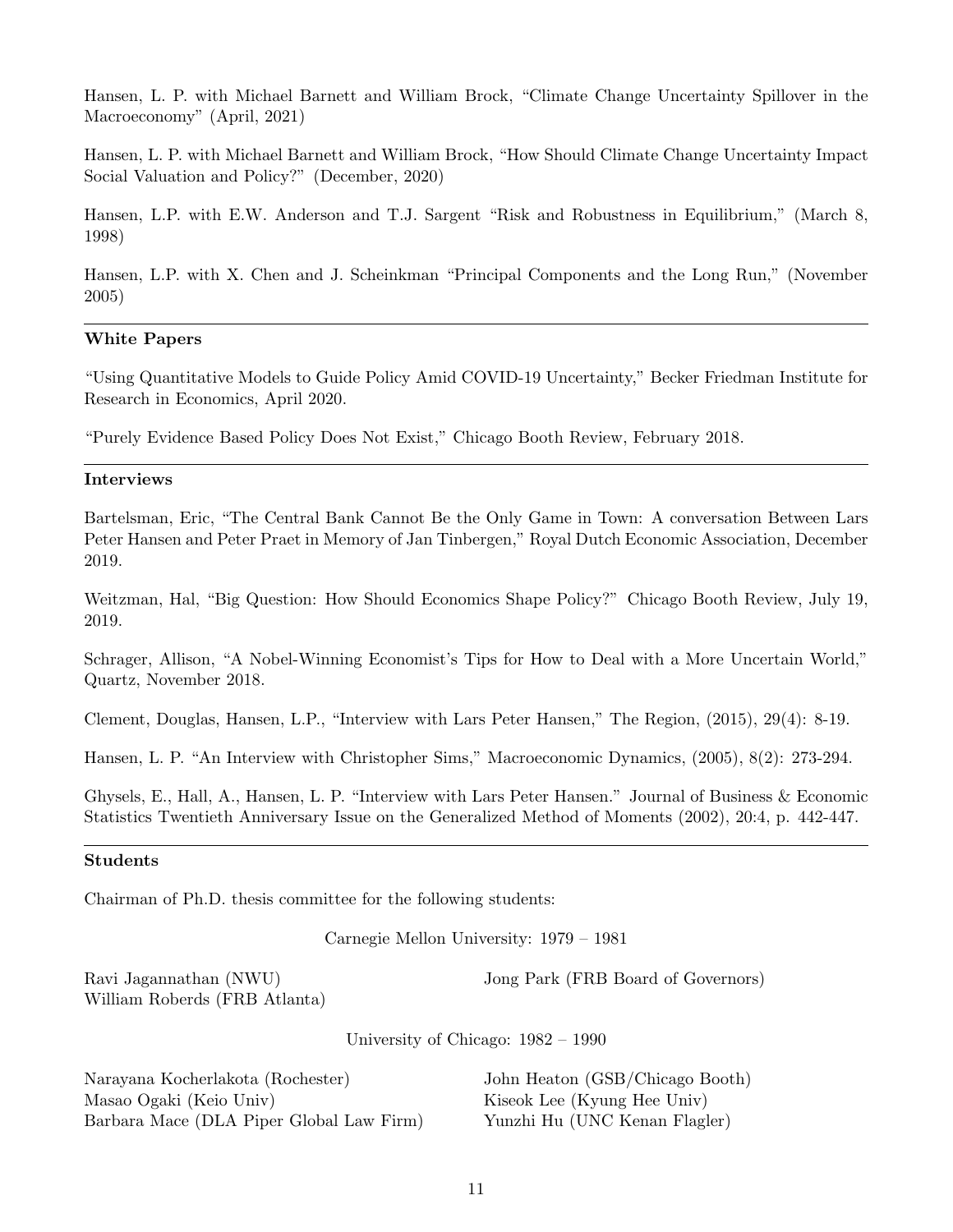#### University of Chicago: 1991 – 2000

Karl Snow (Bates White) Philippe Moutot (British Legal Centre) Erzo G.J. Luttmer (UMN) Amir Yaron (Wharton UPenn) Thomas Tallarini Jr. (FRB Minneapolis) Timothy Conley (University of Western Ontario) Alexander Taber (Santiago Canyon College) Andrea Buraschi (Imperial College London) Kerimcan Engin Marc Roston (MNR Capital) Evan Anderson (NIU)

Wen-Fang Liu (Monte Jade West Science & Technology Association) Alexander Monge Naranjo (FRB St. Louis & European University Institute) Richard Co (CME Group) Andrea Eisfeldt (UCLA) Michael Johannes (Columbia GSB) Joel Peress (INSEAD) Rui Zhao (Illinois at Urbana-Champaign) Marco Cagetti (FRB Board of Governors)

University of Chicago: 2001 – 2005

| Noah Williams (Wisconsin)                                      | Robert F. Martin (Millennium) |
|----------------------------------------------------------------|-------------------------------|
| Oksana Grinchak (PrismFP)<br>Chon Io Lei (University of Macau) | Gino Cateau (Bank of Canada)  |
| Makoto Nirei (University of Tokyo)                             | Yili Wang (Compass Lexecon)   |

University of Chicago: 2006 – 2010

Raghu Suryanarayanan (MSCI) Maria Tripolski Kimel (CRA International) Jose Luis Fillat (FRB Boston) Vasco Marques de Carvalho (CREI & Pompeu Fabra) Rodrigo De Losso Bueno (FEA/Univ de Sao

Paulo) Hugo Garduno-Arredondo Ali Ozdagli (FRB Dallas) Santiago García-Verdú (CEMLA & Banco de Mexico) Alejo Demian Costa (Merrill Lynch)

University of Chicago: 2011 – 2015

Nina Boyarchenko (FRB New York) Christian Opp (University of Rochester) Jaroslav Borovička (NYU) Valentin Haddad (UCLA Anderson) Serhiy Kozak (University of Maryland) Maryam Farboodi (MIT Sloan) Philip Barrett (IMF)

Junghoon Lee (CBO) Ting Zhang (BU) Marianne Andries (USC) Francisco Vazquez-Grande (FRB Board of Governors) Rui Cui (Daley Tang LLC) Rasool Zandvakil (IMF)

University of Chicago: 2016 – 2018

Chen Yeh (FRB Richmond) Yinan Su (Johns Hopkins)

N. Aaron Pancost (Univ of Texas)

University of Chicago: 2018 – 2019

Michael Barnett (Arizona State) Paymon Khorrami (Imperial College) Willem van Vliet (Chinese University of Hong Kong) Lloyd Han (PIMCO)